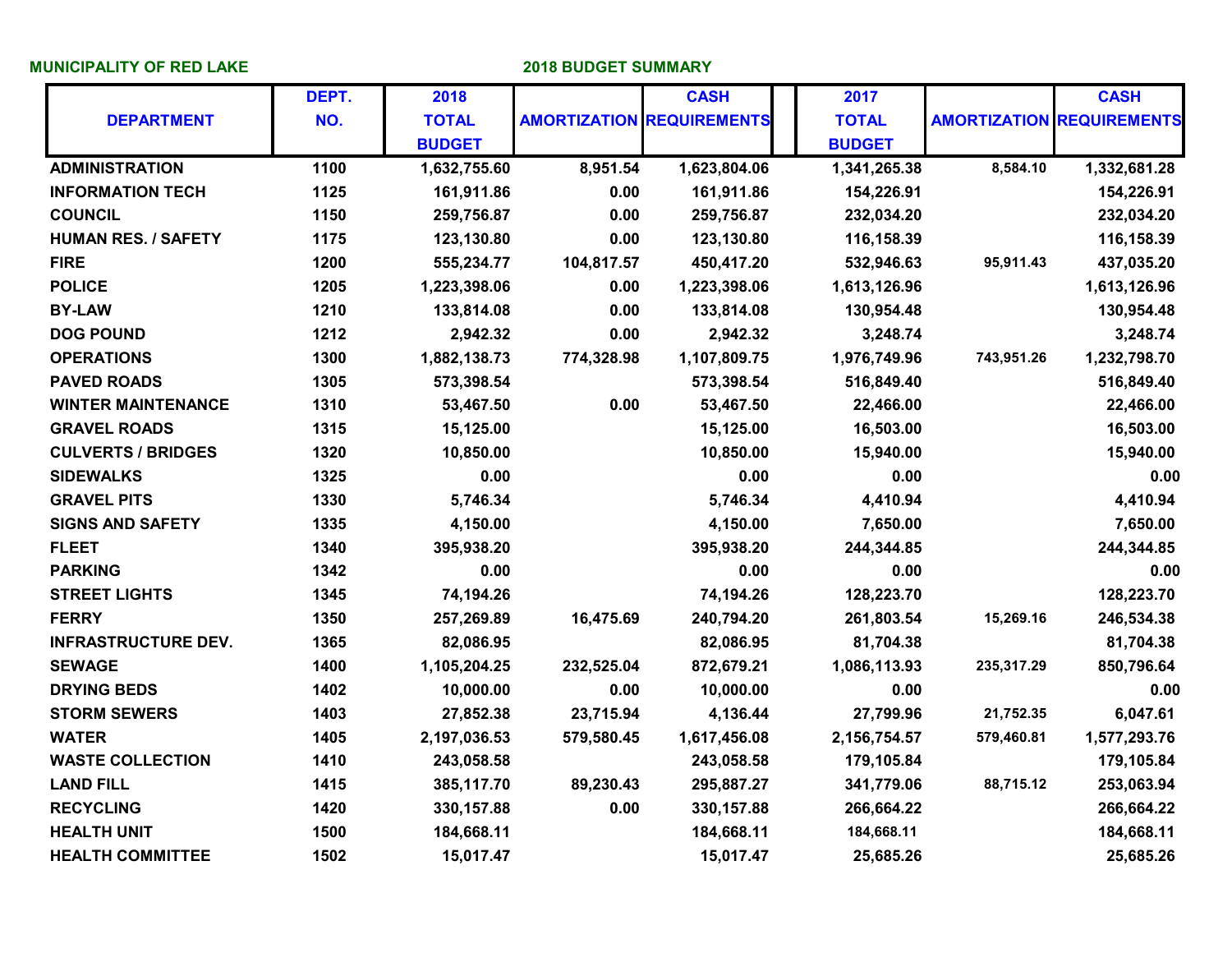**MUNICIPALITY OF RED LAKE 2018 BUDGET SUMMARY**

|                              | DEPT. | 2018          |           | <b>CASH</b>                      | 2017          |           | <b>CASH</b>                      |
|------------------------------|-------|---------------|-----------|----------------------------------|---------------|-----------|----------------------------------|
| <b>DEPARTMENT</b>            | NO.   | <b>TOTAL</b>  |           | <b>AMORTIZATION REQUIREMENTS</b> | <b>TOTAL</b>  |           | <b>AMORTIZATION REQUIREMENTS</b> |
|                              |       | <b>BUDGET</b> |           |                                  | <b>BUDGET</b> |           |                                  |
| <b>AMBULANCE</b>             | 1505  | 415,425.00    |           | 415,425.00                       | 364,657.00    |           | 364,657.00                       |
| <b>SOCIAL HOUSING</b>        | 1590  | 408,502.00    |           | 408,502.00                       | 428,952.00    |           | 428,952.00                       |
| <b>ONTARIO WORKS</b>         | 1600  | 86,243.00     |           | 86,243.00                        | 91,995.00     |           | 91,995.00                        |
| <b>HOMES FOR AGED</b>        | 1605  | 522,519.00    |           | 522,519.00                       | 497,636.87    |           | 497,636.87                       |
| <b>CHILD CARE</b>            | 1608  | 45,440.00     |           | 45,440.00                        | 44,700.00     |           | 44,700.00                        |
| DAY CARE--RL--ADMIN          | 1615  | 121,101.06    | 58,412.77 | 62,688.29                        | 134,126.76    | 60,170.05 | 73,956.71                        |
| DAY CARE--BT--ADMIN          | 1616  | 46,770.68     | 1,350.82  | 45,419.86                        | 62,812.38     | 1,629.33  | 61,183.05                        |
| DAY CARE--SJ--ADMIN          | 1617  | 48,369.51     | 622.42    | 47,747.09                        | 56,291.74     | 874.55    | 55,417.19                        |
| DAY CARE--RL--PROGRAMS       | 1620  | 362,757.86    |           | 362,757.86                       | 336,264.62    |           | 336,264.62                       |
| DAY CARE--BT--PROGRAMS       | 1621  | 396,712.90    |           | 396,712.90                       | 357,692.00    |           | 357,692.00                       |
| DAY CARE--SJ--PROGRAMS       | 1622  | 162,811.43    |           | 162,811.43                       | 164,415.30    |           | 164,415.30                       |
| DAY CARE--RL--DIETARY        | 1630  | 44,961.42     |           | 44,961.42                        | 41,896.86     |           | 41,896.86                        |
| DAY CARE--BT--DIETARY        | 1631  | 44,961.42     |           | 44,961.42                        | 41,896.86     |           | 41,896.86                        |
| <b>DAY CARE--SJ--DIETARY</b> | 1632  | 7,155.29      |           | 7,155.29                         | 10,796.13     |           | 10,796.13                        |
| DAY CARE--RL--RESOURCE       | 1635  | 77,560.77     |           | 77,560.77                        | 107,730.10    |           | 107,730.10                       |
| DAY CARE--BT--RESOURCE       | 1636  | 45,732.48     |           | 45,732.48                        | 44,415.92     |           | 44,415.92                        |
| DAY CARE--SJ--RESOURCE       | 1637  | 45,447.48     |           | 45,447.48                        | 44,470.92     |           | 44,470.92                        |
| <b>BEST START HUB</b>        | 1640  | 195,584.25    | 101.76    | 195,482.49                       | 196,056.65    | 69.08     | 195,987.57                       |
| <b>RECREATION PROGRAMS</b>   | 1700  | 147,393.20    |           | 147,393.20                       | 185,230.93    |           | 185,230.93                       |
| <b>ARENA PROGRAMS</b>        | 1705  | 6,000.00      |           | 6,000.00                         | 3,590.30      |           | 3,590.30                         |
| <b>CANADA DAY</b>            | 1716  | 12,240.00     |           | 12,240.00                        | 11,740.00     |           | 11,740.00                        |
| <b>TRIATHLON</b>             | 1717  | 750.00        |           | 750.00                           | 750.00        |           | 750.00                           |
| <b>FACILITIES</b>            | 1750  | 576,521.95    | 1,023.04  | 575,498.91                       | 548,749.13    | 2,815.48  | 545,933.65                       |
| <b>PARKS</b>                 | 1751  | 120,797.81    | 51,789.73 | 69,008.08                        | 110,174.78    | 50,960.61 | 59,214.17                        |
| <b>BALLFIELDS</b>            | 1752  | 5,726.01      | 392.13    | 5,333.88                         | 11,108.27     | 12.00     | 11,096.27                        |
| <b>MUNICIPAL OFFICE</b>      | 1754  | 87,888.45     | 29,485.13 | 58,403.32                        | 95,934.92     | 32,477.00 | 63,457.92                        |
| <b>BEACHES</b>               | 1755  | 9,110.33      | 3,779.13  | 5,331.20                         | 11,994.67     | 3,878.31  | 8,116.36                         |
| <b>DOCKS</b>                 | 1756  | 22,045.78     | 17,387.78 | 4,658.00                         | 21,250.82     | 17,218.84 | 4,031.98                         |
| <b>SPLASH PAD</b>            | 1757  | 23,686.59     | 3,389.25  | 20,297.34                        |               |           | 0.00                             |